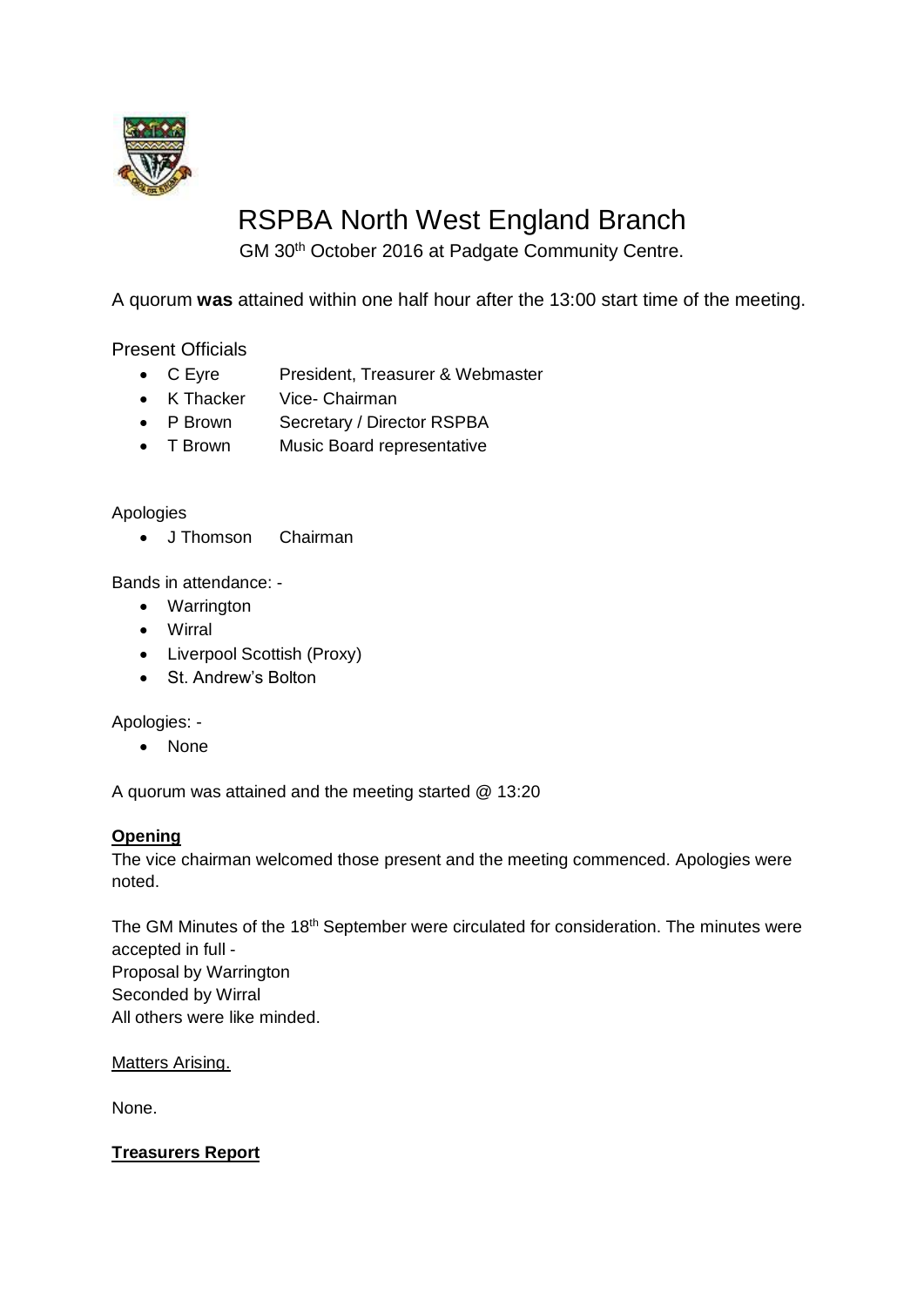There has been no movement since the last update. A draft set of accounts have been produced (paper copy was available at the meeting), these will be circulated along with the minutes for acceptance at the next meeting. A copy will be forwarded to headquarters for their records.

A letter is to be sent to all branch bands requesting payment of the £40 Levy, particularly if they are taking part in branch activities.

There is no anticipated capital expenditure due, such as trophies, stationary etc.

# **Directors Report**

The directors meeting was held on the 1<sup>st</sup> of October.

A date will be confirmed as early as possible for the 2017 summer school. If interested keep an eye on the RSPBA web site.

Assessors and instructors notified that they would not be allowed to assess or instruct on behalf of the RSPBA after 31st October 2016 unless they have been accepted by Disclosure Scotland PVG scheme.

AP AGM will take place on the 6<sup>th</sup> November 2017.

An offer from PSNI to present a trophy to the best band in the March Past at each major was considered and agreed.

Premises update is ongoing.

SOSC are looking at potential rule changes.

Finance Review:

- Fees and prize money at majors no change
- Adjudicator fees local competitions increased to £75.00 All other officials at local competitions fee increased to £50.00 Overseas adjudicators daily allowance for major championships £50.00 per day maximum 3 days.
- An honorary life member has made another contribution to the Juvenile fund It was agreed

Championship Review: Points raised were discussed and all the items raised by all the directors will be taken into consideration when the 2017 Championships are being planned.

The CEO reported the sad death of honorary life member Scottie McClean and confirmed that he would be attending the funeral with W McGregor.

There has been no feedback on the review of Band and Member registrations.

The number of bands in the NWE branch will not be known until the end of November, we need to encourage bands to join the RSPBA, and join in branch activities, use it or lose it.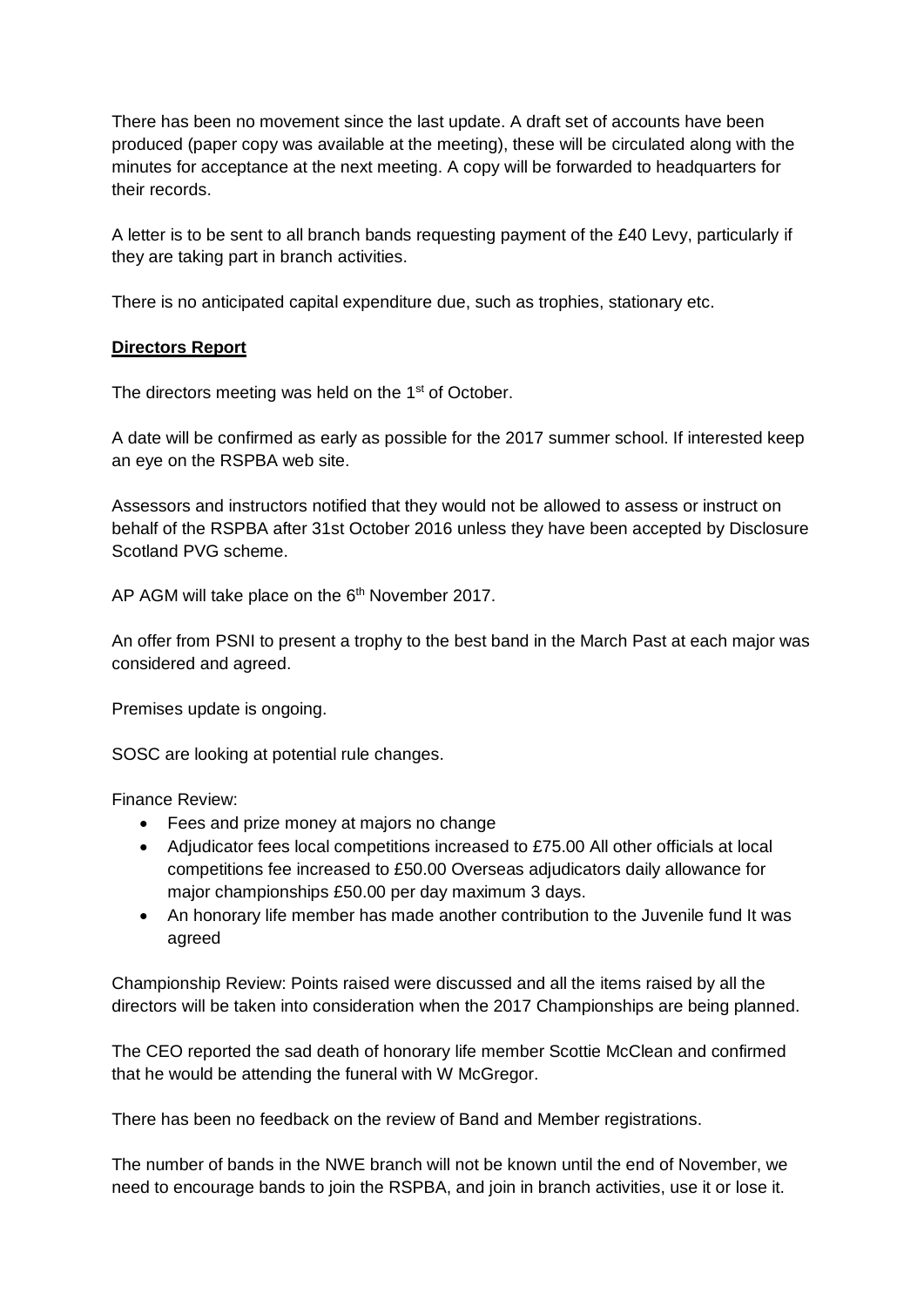# **Music Board Report**

The music board meeting was held on the 7th September and the key points were reported at the last Branch Meeting.

It has been agreed to accept 2 qualifiers from 5 qualifying Branch Competitions to the Adult Semi Final for the Worlds Solo Drumming as of 2017 up to a total of 10 places

There will be an amendment to the Juvenile playing requirements for the 2017 World Solo Drumming Competition.

The prescribed tunes available for use in the 2016/17 season are on the RSPBA website. A request to add an indication as to the scale the tune is written (Major or Minor) to the lists to aid in identifying compatible tunes is being considered.

There is to be a Pipe Major / Leading Drummers workshop later in the year to help these individuals in their choice of tunes. Please consult the RSPBA web site for details.

# **2016 Branch Competitions and Workshops.**

Until another venue is available the branch is planning the events for 2017 based on the availability of St Joseph's, Birkenhead. If you are aware of an alternative venue, please let us know for the next Branch meeting.

The entry forms are available on the NWE Branch Website.

Trios will be included as part of the Mini Band competition in place of the quartets, allowing more branch bands to participate. Drum Salute competition also included.

The Solo Drumming will take place alongside the Trios, reducing the number of times we need to request a drumming adjudicator.

Once the Solo Drumming and Trios are completed we will then run the Drum Salute and then the Minibands.

Starting at 10.00am with the Trio Piping and Minibands starting around 1.00pm, the Solo Drumming downstairs in the canteen at the same time as the Trio Piping upstairs. Any timing clashes, ie, pipers required to play for drumming and trios at the same time would be catered for. Tenor drum soloists will be allowed to use pre-recorded music if a snare drummer and piper not available.

The events are open to all branches, to increase the viability of the events and vary the competition. Within each section of the open competition, confined branch results will also be announced.

£75 (£50 and £25) prize fund available for the Drum Salute.

103 Regiment will be asked to help out on the day.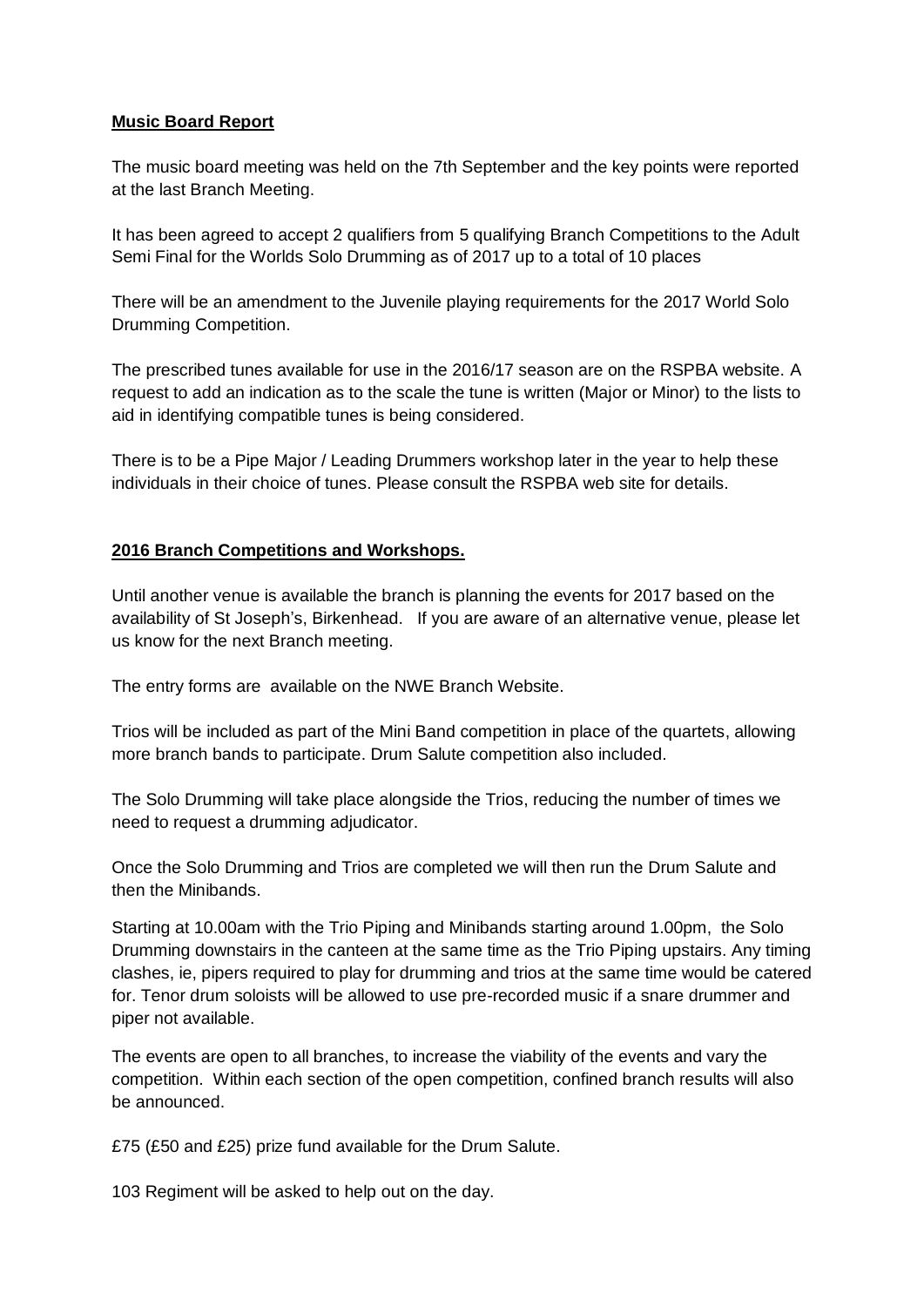# **Proposed Dates**

- Solo Piping: Saturday 25th February (St Joseph's, Birkenhead)
- Solo Drumming/Trio Piping/Minibands: Saturday 8th April (St Joseph's, Birkenhead)

Once we have confirmed the venue is available for each event, we will then contact adjudicators.

To complement the event and take advantage of the adjudicators if we can, it is proposed we try and host Piping/Drumming workshops on Sunday 9th April (Padgate Community Centre, Warrington). Bolton St Andrews has asked particularly for some tuition on reed manipulation / maintenance.

Drum Majors workshop: Saturday 4th March (Padgate Community Centre, Warrington). Basic mace movements and body flourish.

# **AOCB**

Please consider donating Raffle prizes for the competitions.

Need to give 2 weeks' notice in newsletter and Facebook regarding meetings and events.

Need to look at additional branch / band events over and above the single workshop events. Individuals to consider what they can offer, bands to consider what input they would like, and how best this could be delivered to them. Such as attendance at one of their practices, having an open practice where members of other bands could come along and share information and play along.

At the AGM some post are coming up for renewal, should anyone wish to stand / challenge for these posts please ensure you come along to the AGM.

| Post               |           | In Post         |                              |
|--------------------|-----------|-----------------|------------------------------|
|                    |           | until           |                              |
| President          | C Eyre    | Dec 2017        | $7th$ Dec 2014 AGM           |
|                    |           |                 | Prop: Manchester Phoenix     |
|                    |           |                 | Sec: Oldham Scottish         |
| Chairman           | J Thomson | Dec 2017        | $7th$ Dec 2014 AGM           |
|                    |           |                 | Prop: Manchester Phoenix     |
|                    |           |                 | Sec: Oldham Scottish         |
| Vice-Chairman      | K Thacker | Dec 2017        | $7th$ Dec 2014 AGM           |
|                    |           |                 | Prop: Manchester Phoenix     |
|                    |           |                 | Sec: Oldham Scottish         |
| Secretary          | P Brown   | Dec 2017        | $7th$ Dec 2014 AGM           |
|                    |           |                 | Prop: Manchester Phoenix     |
|                    |           |                 | Sec: Oldham Scottish         |
| Treasurer          | C Eyre    | Dec 2017        | 7 <sup>th</sup> Dec 2014 AGM |
|                    |           |                 | Prop: Manchester Phoenix     |
|                    |           |                 | Sec: Oldham Scottish         |
| <b>Music Board</b> | T Brown   | <b>Dec 2016</b> | 8 <sup>th</sup> Dec 2013 AGM |